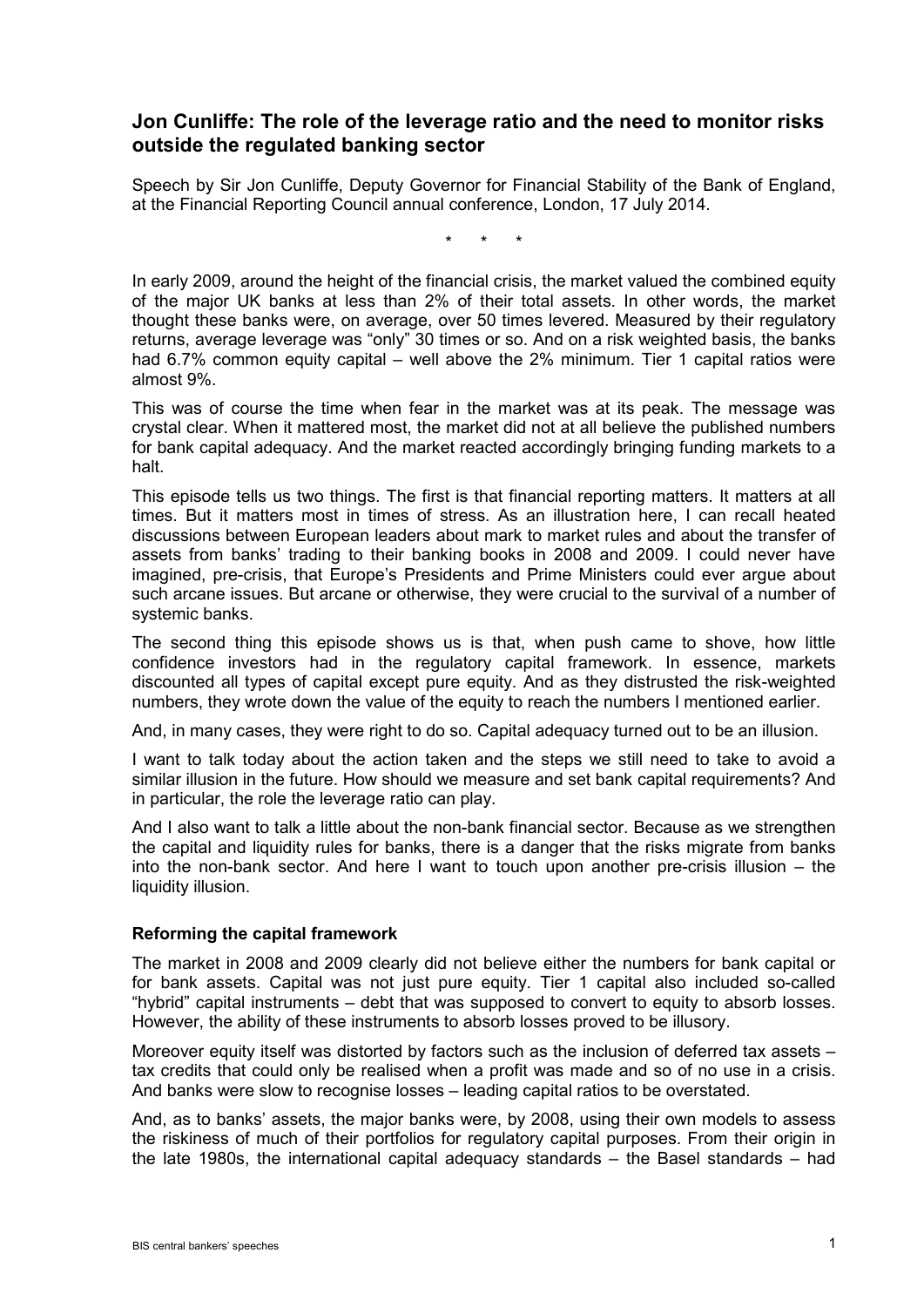focussed on risk adjusted capital. This was based on the sensible principle that the level of a bank's capital should reflect the riskiness of its assets.

As the Basel standards developed, banks were increasingly, first for the trading book in 1996 and later, through the move to Basel 2 in 2008, for the banking book as well, able to use their own modelling to assess the riskiness of their assets. Again, there was logic in this. It replicated for regulatory purposes the way the banks themselves managed risks.

However, as the banking system became more and more levered, as banks' balance sheets grew and grew, the measured riskiness of banks' assets – measured in large part by their own models – declined.

In the ten years to 2007, the size of banks' balance sheets in the UK had doubled relative to the size of the economy.

But over the same 10 years, the average risk-weight for the assets of the major UK banks had fallen to almost 40% – down by around a fifth from its level a decade earlier.

As a result, the increase in banks' balance sheets was not matched by anything like a commensurate increase in capital.

When the crisis struck, not only did a significant portion of the assets turn out to be far riskier than estimated. Market confidence in the risk-weighted capital adequacy framework as a whole pretty much evaporated.

We have taken steps, through the new international capital standard, "Basel 3", to address the main failings in the risk-weighted framework.

We have tightened up on the required quality of regulatory capital. The "hybrid" debt instruments that proved not to be loss-absorbing no longer count as Tier 1 capital. Efforts have been made to ensure losses are recognised at an earlier point. Material deferred tax assets are now deducted from the regulatory definition of capital.

The minimum amount of common equity capital banks are now required to hold has been increased to 4.5% of their risk-weighted assets.

And we have put in capital buffers. It is often too late to take recovery action when a firm drops below minimum standards. And because firms approaching the minimum often have to deleverage sharply which can have a very adverse impact on the real economy.

So we have created incentives for firms to run with a substantial buffer of capital above the hard minimum. Where common equity capital is less than 7% of risk-weighted assets, firms now face restrictions on bonuses and dividends. For systemically important banks, the required buffers are higher still.

These buffers should give banks more room to use their capital to absorb losses rather than hitting the brakes on lending.

On the other side of the equation, some action has been taken to tighten up the calculation of firms' risk-weighted assets. And work is also underway to examine whether we can improve the "standardised approach" to risk-weighting – an approach in which banks use a riskweight prescribed by the regulators.

As a result, the amount of capital in the system has increased substantially. Globally, the large banks now hold some \$500bn of additional equity capital. Major UK banks have raised their equity capital by £150bn. Their leverage has broadly halved.

On average, the Major UK banks are now running with an end-point Basel 3 common equity capital ratio of 10%. Roughly speaking, that is more than double the equivalent pre-crisis ratio.

However, while the risk-weighted approach has been through wholesale reform, it still depends on mathematical models – and for the largest firms, their own models to determine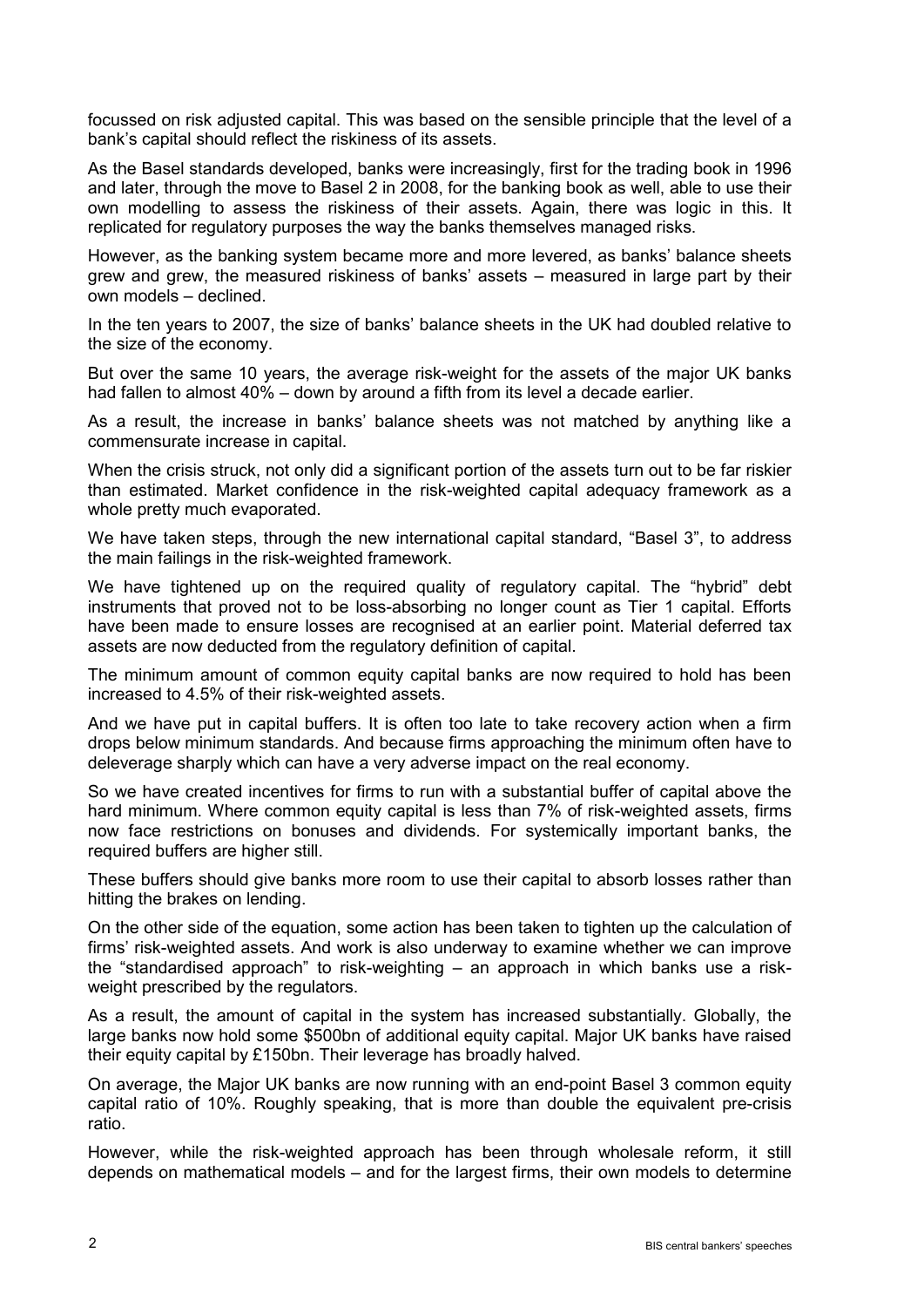riskiness. So the risk-weighted approach is itself subject to what in the trade is called "model risk".

This may sound like some arcane technical curiosity. It is not. It is a fundamental weakness of the risk based approach.

Mathematical modelling is a hugely useful tool. Models are probably the best way we have of forecasting what will happen. But in the end, a model – as the Bank of England economic forecasters will tell you with a wry smile – is only a crude and simplified representation of the real world. Models have to be built and calibrated on past experience.

When events occur that have no clear historical precedent – such as large falls in house prices across US states – models based on past data will struggle to accurately predict what may follow.

In the early days of the crisis, an investment bank CFO is reported to have said, following hitherto unprecedented moves in market prices: "We were seeing things that were 25 standard deviation moves, several days in a row".

Well, a 25 standard deviation event would not be expected to occur more than once in the history of the universe let alone several days in a row – the lesson was that the models that the bank was using were simply wrong.

And even if it is possible to model credit risk for, say, a bank's mortgage book, it is much more difficult to model the complex and often obscure relationships between parts of the financial sector – the interconnectedness – that give rise to risk in periods of stress.

Moreover, allowing banks to use their own models to calculate the riskiness of their portfolio for regulatory capital requirements opens the door to the risk of gaming.

Deliberately or otherwise, banks opt for less conservative modelling assumptions that lead to less onerous capital requirements. Though the supervisory model review process provides some protection against this risk, in practice, it can be difficult to keep track of what can amount to, for a large international bank, thousands of internal risk models.

The underlying principle of the Basel 3 risk-weighted capital standards – that a bank's capital should take account of the riskiness of its assets – remains valid. But it is not enough. Concerns about the vulnerability of risk-weights to "model risk" call for an alternative, simpler lens for measuring bank capital adequacy – one that is not reliant on large numbers of models.

This is the rationale behind the so-called "leverage ratio" – a simple unweighted ratio of bank's equity to a measure of their total un-risk-weighted exposures.

By itself, of course, such a measure would mean banks' capital was insensitive to risk. For any given level of capital, it would encourage banks to load up on risky assets.

But alongside the risk-based approach, as an alternative way of measuring capital adequacy, it guards against model risk. This in turn makes the overall capital adequacy framework more robust.

The leverage ratio is often described as a "backstop" to the "frontstop" of the more complex risk-weighted approach. I have to say that I think this is an unhelpful description. The leverage ratio is not a "safety net" that one hopes or assumes will never be used.

Rather, bank capital adequacy is subject to different types of risks. It needs to be seen through a variety of lenses. Measuring bank capital in relation to the riskiness of assets guards against banks not taking sufficient account of asset risk. Using a leverage ratio guards against the inescapable weaknesses in banks' ability to model risk.

Whether the leverage ratio or the risk weighted capital ratio bites on any individual bank will depend on what are the greatest risks facing that bank.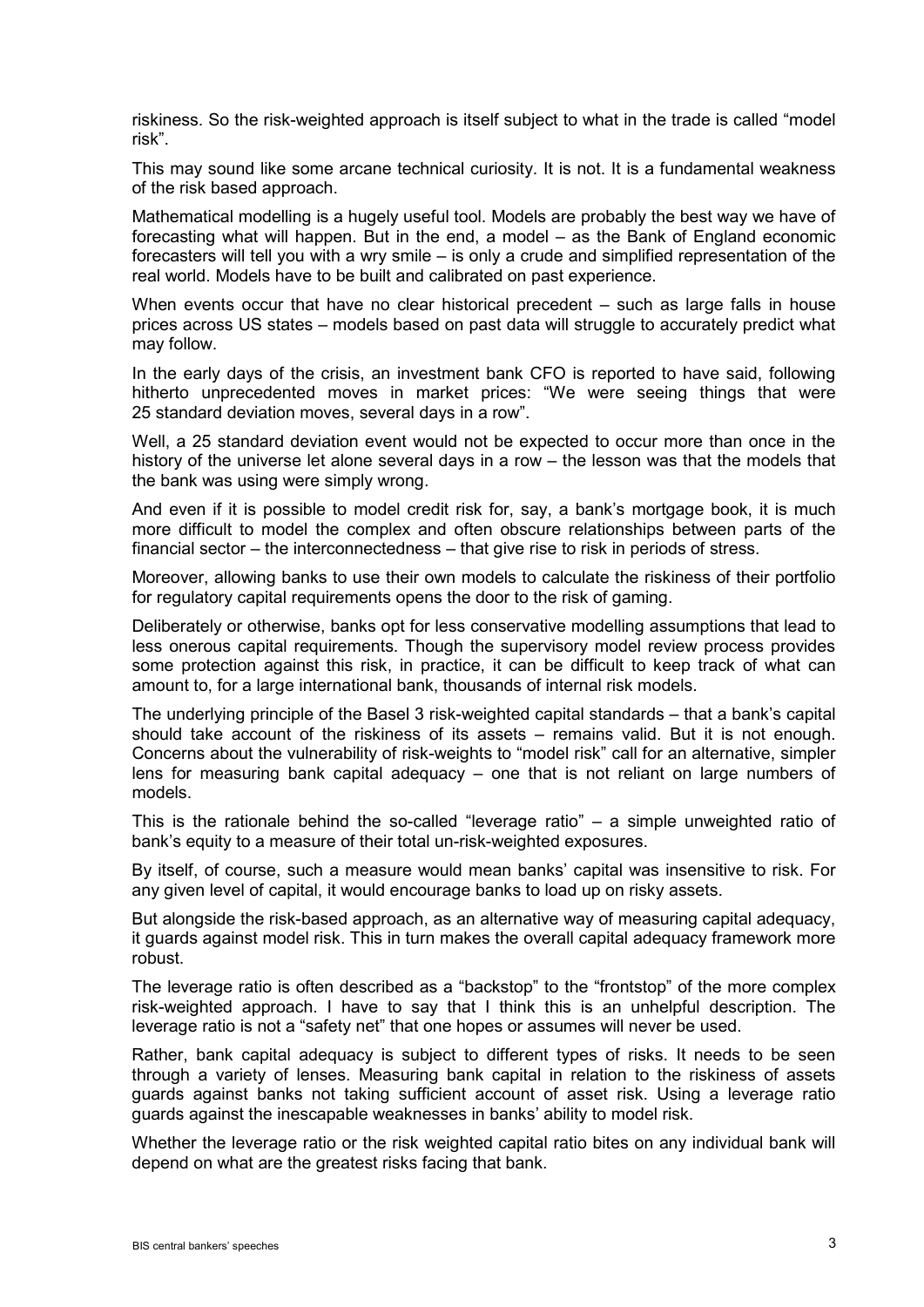Work on an international standard for a leverage ratio is well advanced, though a standard will not be set before 2019. The Chancellor of the Exchequer announced last November that the Bank of England's Financial Policy Committee should review whether a leverage ratio should be introduced in the UK before 2019.

The Bank, accordingly, issued a consultation document last Friday on how a leverage ratio might work alongside the risk-weighted approach in the UK.

We have made a great deal of progress in reforming the capital adequacy framework for banks. We have also made very real progress on the liquidity framework for banks, though I do not propose to go into that today.

But as we have reinforced regulatory standards for the regulated banking sector, there is considerable concern that we have simply moved the risks beyond the regulatory perimeter. In short, that bank-like activities, carrying bank-like risks are taking place without bank-like regulation and supervision.

Many of these concerns find expression in the term "shadow banking".

I think "shadow banking", like "backstops" and "frontstops", is an unhelpful and misleading description. To be clear, we want to see more diversity in the way credit is provided in the economy – more players in the banking sector and more non-bank market-based finance.

Because another lesson of the crisis for many countries was that the risks from a credit "banking monoculture" could be very serious – when banks were badly damaged, it led to a credit crunch that left the economy without other forms of credit intermediation. I suspect one of the reasons the US recovered more quickly from the crisis was because it had greater diversity of credit channels in the economy.

It is for this reason that the Bank is working with the ECB and others to encourage the revival of a robust, simple and transparent securitisation market in Europe.

But – and this is an important "but" – it is important that bank-like activity does not migrate outside of the regular banking system in an uncontrolled manner that presents equally important systemic risks.

The Financial Policy Committee of the Bank has the statutory responsibility to identify, assess, monitor and take action in relation to financial stability risk across the whole financial system, including the non-bank financial system. It has the power to make recommendations to the Treasury on what activities should be regulated, as well as more general powers in respect of information gathering.

It is not a trivial job. In the UK, the non-bank financial sector is almost as large as the banking system, at around £5 trillion excluding derivatives. Nearly all of this represents assets under management, and within that the investment fund sector accounts for around one third and hedge funds a further 10–15%.

Globally, the non-bank financial sector stands at more than US\$70 trillion, roughly equivalent to global GDP.

Within that, assets managed by investment funds and on behalf of non-bank financial clients like insurance groups and pension funds broadly doubled over the decade to 2012 to more than US\$60 trillion, approaching 90% of global GDP.

They are now equal to 70% of the commercial banking system. And management of these assets has become increasingly concentrated. Five firms now manage around US\$13 trillion of assets, roughly one fifth of the total.

It is not surprising that this has drawn the attention of commentators and regulators worldwide.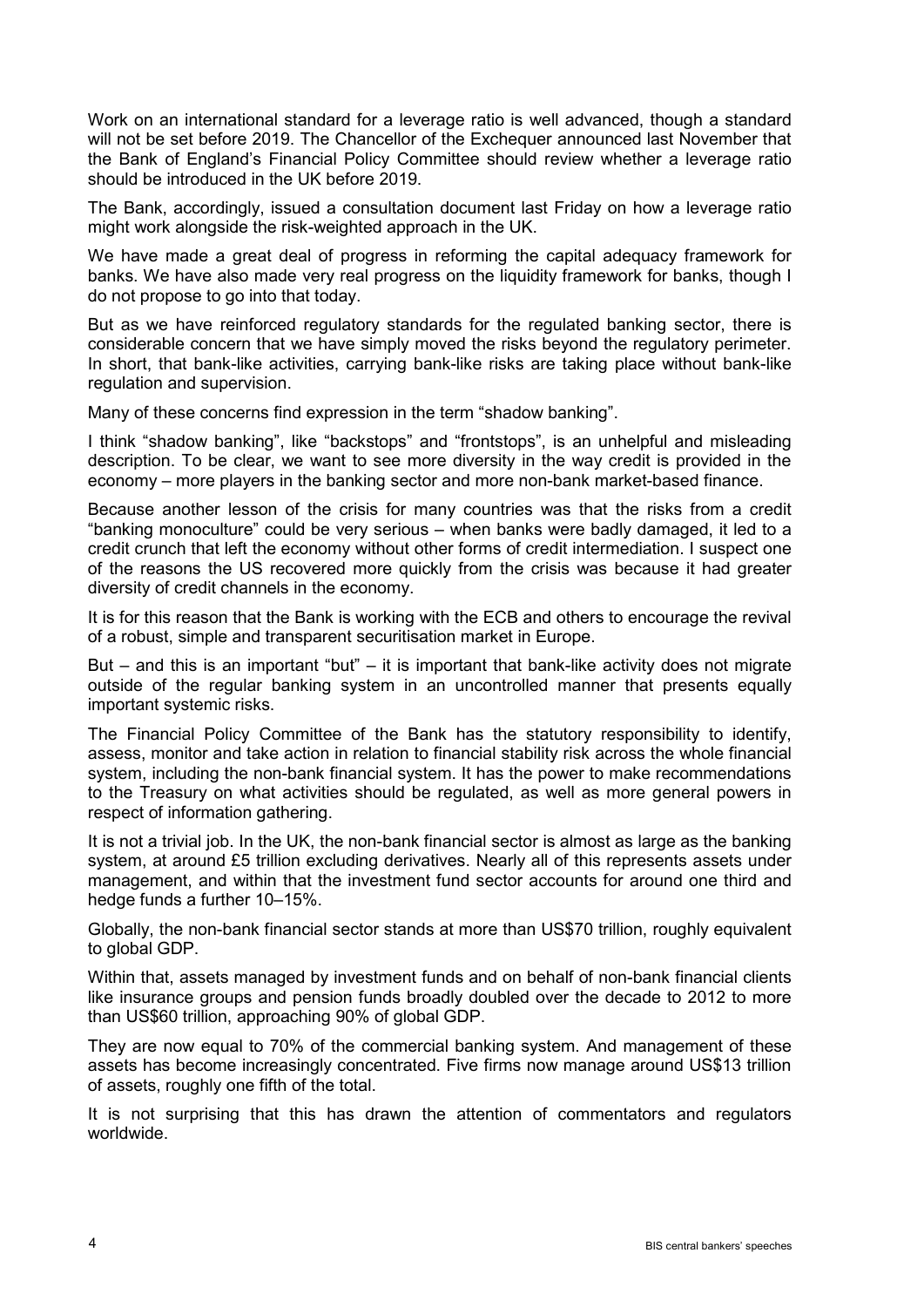There is nothing wrong with growing quickly. But when a part of the financial system grows quickly to 90% of global GDP and much of its management is highly concentrated, then I think it is right for the regulatory community to look hard at the systemic risks this might pose.

That is why the issue of systemic risks arising from investment and hedge funds and the firms that manage them are being looked at as part of the FSB's work on systemically important financial institutions. In January, the FSB published a consultation paper on its proposed methodology for identifying such firms in these sectors. Based on the consultation results, the FSB will report to the G20 Leaders Summit in Brisbane in November this year.

We need to recognise, of course, that investment funds face – and pose – very different risks to banks. They typically manage pools of assets on behalf of investors who bear the ultimate investment risk. They can operate with some leverage, but this is generally subject to restrictions.

Asset managers act as agents to such funds, and make investment decisions on behalf of end investors that are consistent with their objectives and agreed mandates.

However, despite their generally low-leverage, agency business model, investment funds can pose risks to financial stability. They often offer investors same or next-day redemptions, despite holding assets for which secondary market liquidity can be uncertain. In this way, like banks, they can face liquidity risks.

A concern from a financial stability standpoint is that heavy asset sales necessary in times of stress to meet investor redemptions could disrupt systemically important asset markets, particularly where a fund (or funds) has a concentrated market position.

There have, so far, been few historical examples of financial instability caused by funds experiencing distress. But we should be careful about drawing too much comfort from this. The scale of funds and the market environment are different now.

For example, funds' investments in emerging market assets and high-yield bonds have quadrupled over the past five years. It is unclear what volume of redemptions could be met quickly without causing disorder in these markets. A year ago, the so called "taper tantrum" was a pointer to what could happen.

And such risks may have become greater due to changes in the market. Concerns have been raised by some in the industry that reforms to bank capital and liquidity regulation could, taken together, have potentially serious consequences for market liquidity.

The regulatory community takes such concerns seriously and is looking closely at them.

But we should not set as an objective a return to pre-crisis liquidity conditions. Liquidity risk premia were likely too low before the crisis because liquidity risk was under-priced. And market-makers were permitted to fund their inventory with dangerously high levels of leverage, funded at very short maturities and, needless to say, the risk-weights attached to this sort of activity were very low.

As a result, dealers were, it is true, able to carry high levels of inventory and to accommodate easily shifts in the demand for market-making. But they were also vulnerable to falls in asset prices and tightening in wholesale markets conditions. When faced with severe stress, they were forced to withdraw from market-making altogether.

In short, when conditions became really testing, market liquidity, like bank capital, proved to be an illusion.

With regulation tighter, it may well be harder for market-makers to absorb inventory when end investors wish to off-load assets; market liquidity may start to fall away at an earlier point. The risk of another complete failure of market liquidity should be much reduced. But market participants will not always be able to sell what they want, where they want and when they want.